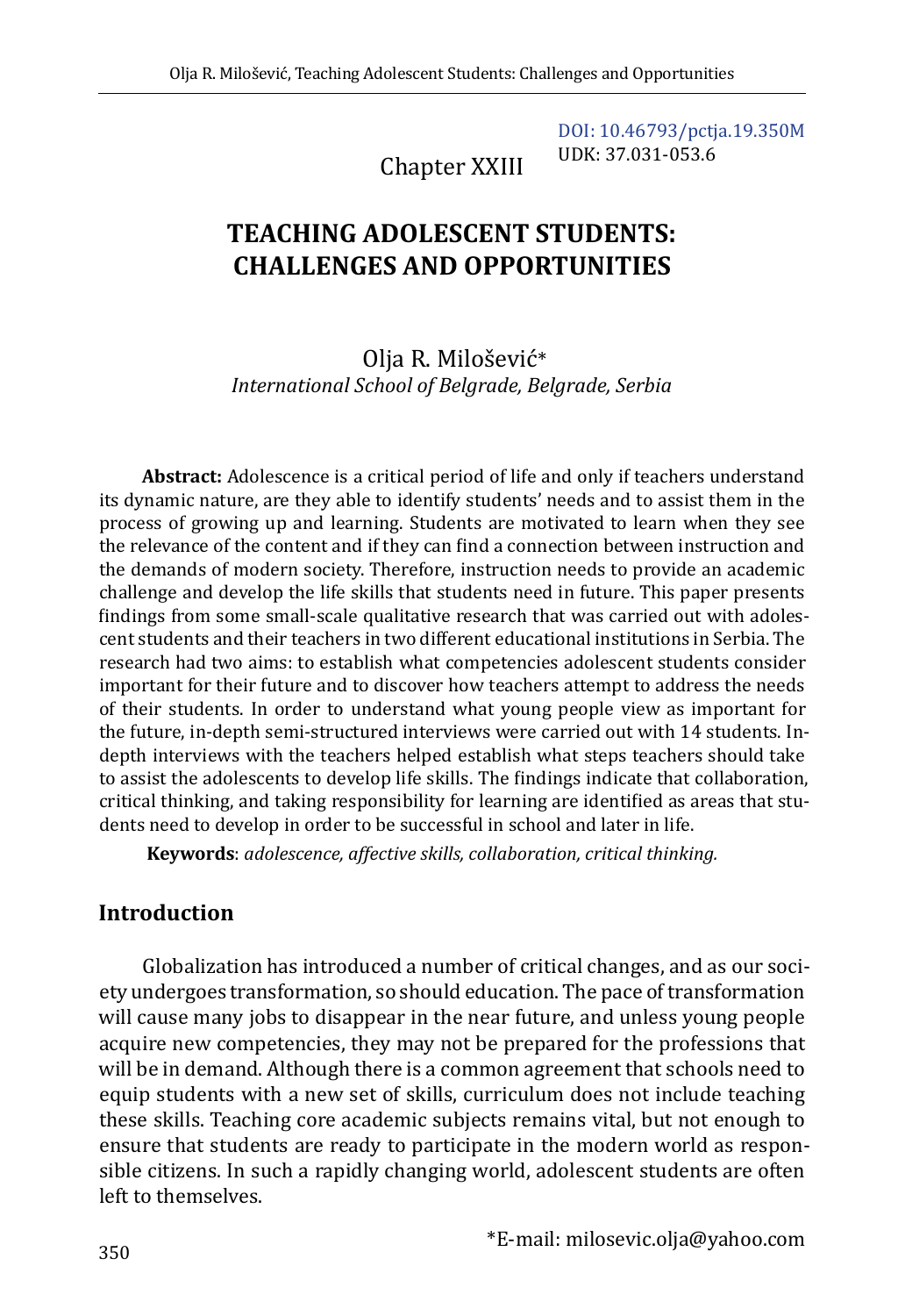Adolescence is the period in life characterized by significant cognitive, physical, and social changes: adolescents become cognitively ready for abstract thinking, their body matures, and their social status changes. All these changes make adolescence a turbulent period of life and this age group is often considered difficult to relate to. Adolescent students experience difficulties at school and teachers may label them as rebels. Unlike children, adolescents are not too eager to please the teacher and will not take part in activities to gain teacher approval. They are also not prepared to show the same understanding for a teacher as adults would do. Only if teachers understand the dynamic nature of adolescence, will they be able to help their students in the process of growing up.

Education will be effective for adolescent students if their psychological characteristics are taken into account. Sheppard and Levy (2019: 194) point out that "teachers must have the ability to observe and listen to students' emotional reactions and allow for ambiguity in learning experience". Instruction that relies on lectures, abstract concepts, and that is mainly concerned with transferring knowledge will not be very successful. Interactive teaching that enables students to share their views and that is related to students' experiences will be more appropriate than any attempt to teach from the position of someone who knows everything. The starting point has to be the potential of the young people and what they already know.

# **Theoretical Background**

If education is understood as a process that equips students with required knowledge, understanding, skills, and develops attitudes, then current teaching practices need to be re-examined. Bridgestock (2009) explores qualities that students would need in the future, concluding that they currently do not receive adequate preparation. Building of knowledge capacity is not enough, and students need to develop higher order thinking skills, collaboration, resilience, and affective skills (see for example Miri, David, Zoller 2007). In spite of numerous educational reforms that have an increase in student achievement as their aim, necessary life skills seem not to be taught.

Advancements in technology have changed the nature of education. Socket (2014) points to the relative popularity and use of technological tools, both in and out of the classroom. Indeed, many adolescents spend a great amount of time in online environments. They socialize online, seek help through social networks, and establish their identity in the virtual world. In a case study that explores the ways in which technologies assist literacy development, Black (2009: 695) explains that "youths visited online help sites and forums to find information about how to create and maintain various web pages, forums, and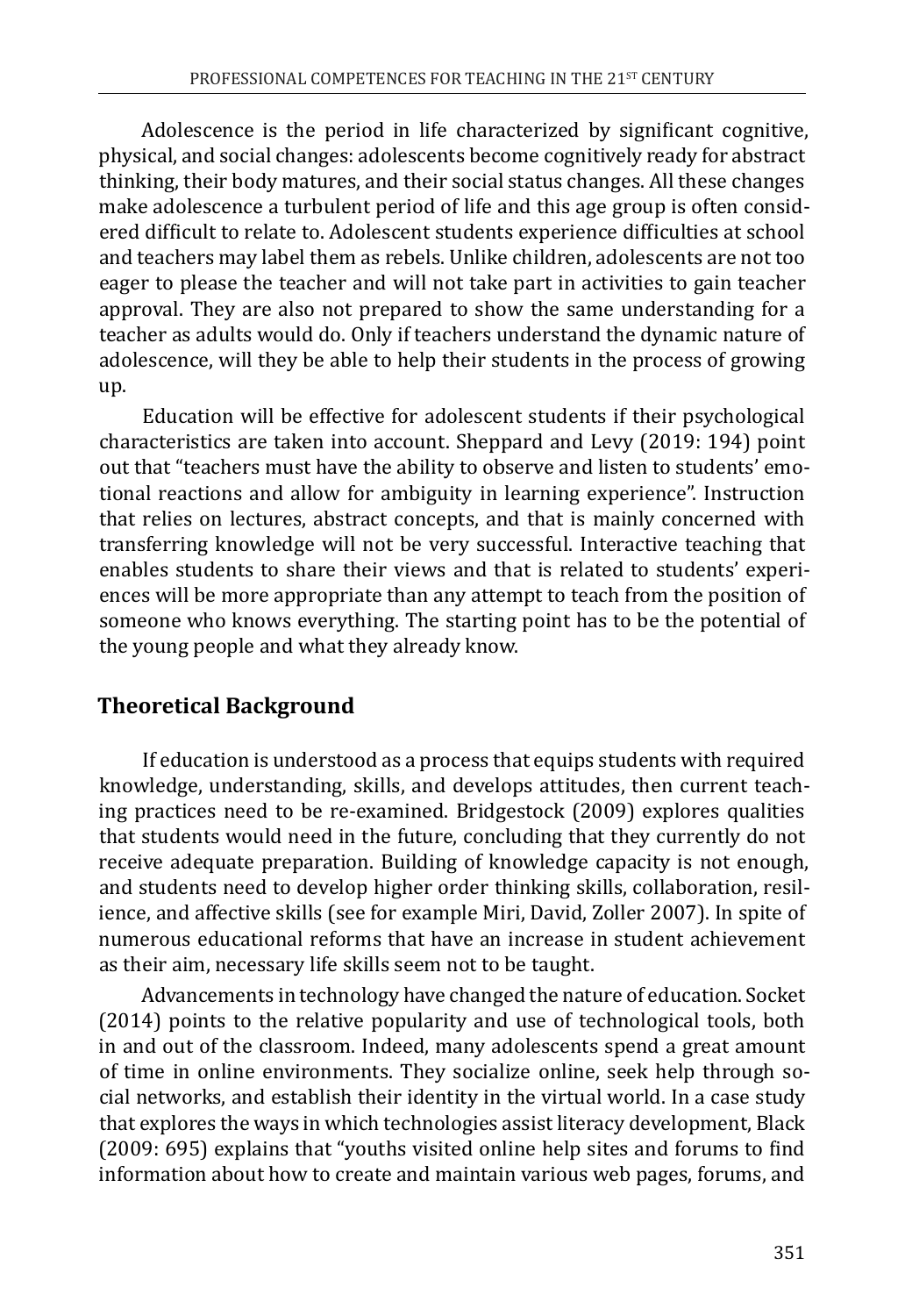LiveJournal accounts." As communication moves online and allows informal learning to take place in the virtual world, students encounter new obstacles. They find the amount of information on the Internet overwhelming and they are unable to evaluate its quality. To help young people, schools should find ways to teach them how to evaluate information from a wide range of sources, that is, to assist students in developing critical thinking skills.

Critical thinking is a cognitive activity that encourages students to discover deeper meaning. The International Baccalaureate Middle Years Programme defines critical thinking as "Specific cognitive skills, such as analyzing and interpreting, used to consider ideas, arguments and points of view, and to reach a conclusion" (MYP Language acquisition guide 2014: 102). Unfortunately, students do not have "much practice applying knowledge to new contexts, communicating in complex ways, using it to solve problems, or using it as a platform to develop creativity" (Rosefsky Savera, Opfer 2012: 9). To help students develop higher-order thinking skills, teachers need to teach those skills explicitly and provide opportunities for students to practice using them. Ustunluoglu (2004:3) points out that teachers can activate critical thinking by prompting students to be "aware of their perceptions, assumptions, prejudices, and values, and can help students break old habits to construct a new point of view." Tasks that require students to employ more complex thinking would promote discussion and problem solving. Teaching students to think critically is a time consuming process and the results may not be immediately visible. Barahal (2008: 301) maintains that teaching to think "requires a focus on the student and looking for clues as to the current state of their thinking". Tasks that are designed to employ critical thinking skills require teachers to adjust their syllabus, design additional material, and allow students more time to complete them. Analyzing texts, finding flaws with arguments, and looking for commonalities is worth teaching and learning, but these activities may not be easy for students.

Communication and collaboration are skills that are also valuable for future academic settings and work. Having in mind the importance of social interaction (Vygotsky 1978), the big step forward is the growing emphasis on the dialogue that takes place in the classroom and to its pedagogical value. Sociocultural theories of learning, like those that originate from Vygotsky's research emphasize the importance of conversation as a medium of learning and define successful education as a "long dialogue" (Mercer in Thornbury, Slade 2006). Bruner (in Williams, Burden 1997: 29) points out that the dialogue and cooperation with others enable students to develop a sense of individuality. He believes that effective learning takes place when students are assisted during the conversation and when their minds are developed through dialogue with others.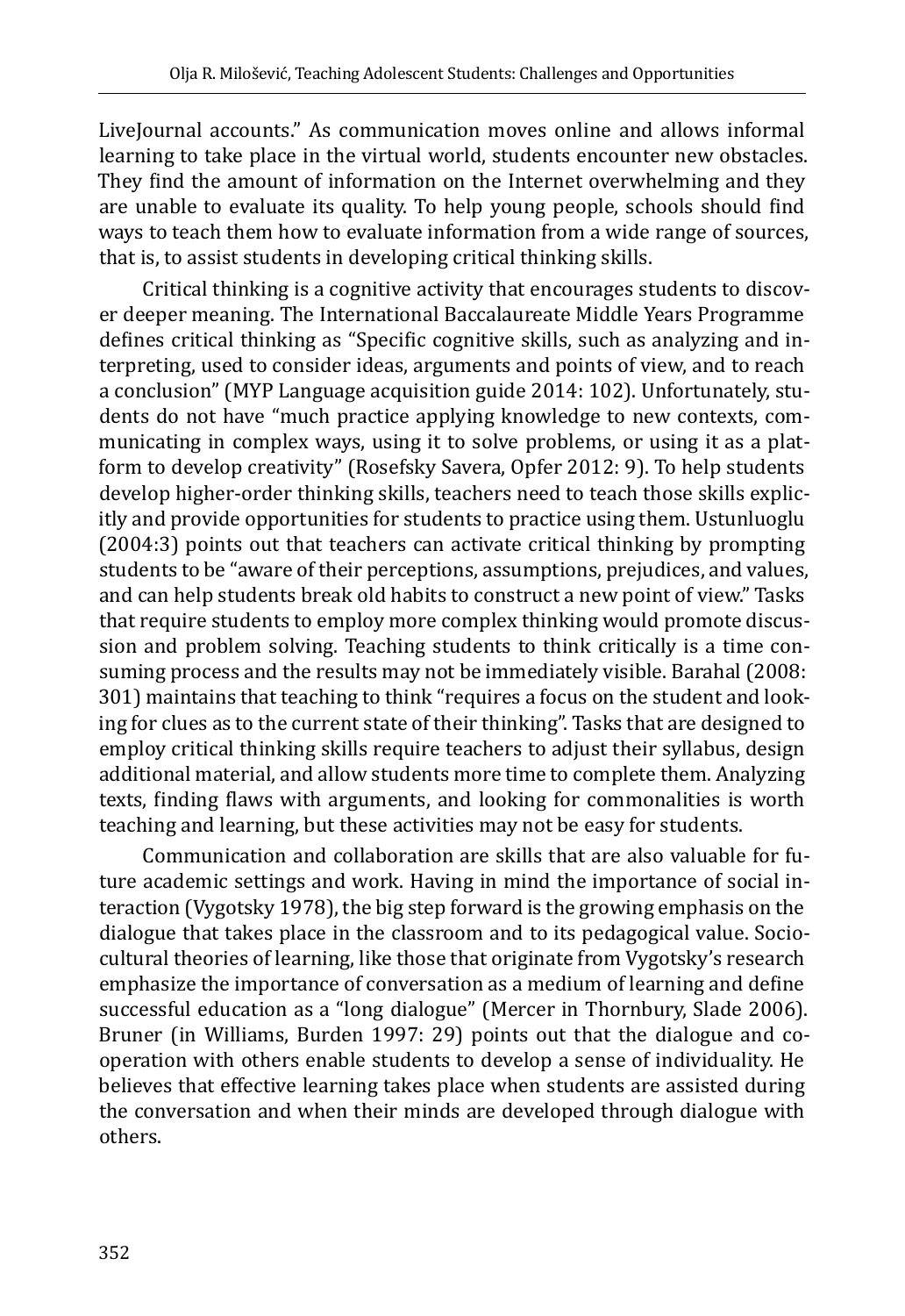# **Methodology**

## *Context and participants*

This small-scale study was originally designed as second language acquisition research, and was conducted during the 2014–2015 academic year. It had two aims. The first one was to establish what factors contribute to successful foreign or second language learning, and what competencies adolescent students consider important for their future. The second aim was to discover how teachers address the development of competencies identified as important. The data gathered pointed out that both teachers and students would relate language acquisition to the learning process in general, and their contributions emphasized the importance of assisting students in developing critical thinking, communication, and collaboration.

The study was conducted in two educational institutions in Serbia. The first institution was a privately owned high school where English is the language of instruction. The second institution was a high school that follows the national program. The reason for including two schools with such a different background was to establish what both groups identify as successful teaching practices that promote both second language acquisition and learning in general.

The research questions were:

- What skills do adolescent students consider necessary for success in school and in life?
- What skills do teachers consider necessary for their students' success in school and in life?
- How do teachers assist their students in developing those skills?

#### *Data*

Qualitative research was a logical choice for achieving the aim of this study. The format of qualitative research enabled the researcher to introduce both students' and teachers' voices into the account. The nature of interaction generated during the interviews allowed students and teachers to explain how they perceived their roles in the educational context. It also prompted them to think about necessary changes. The openness and readiness to talk about their convictions could not have been achieved through other forms of research.

Qualitative interviews and analysis of students work were used for collecting data.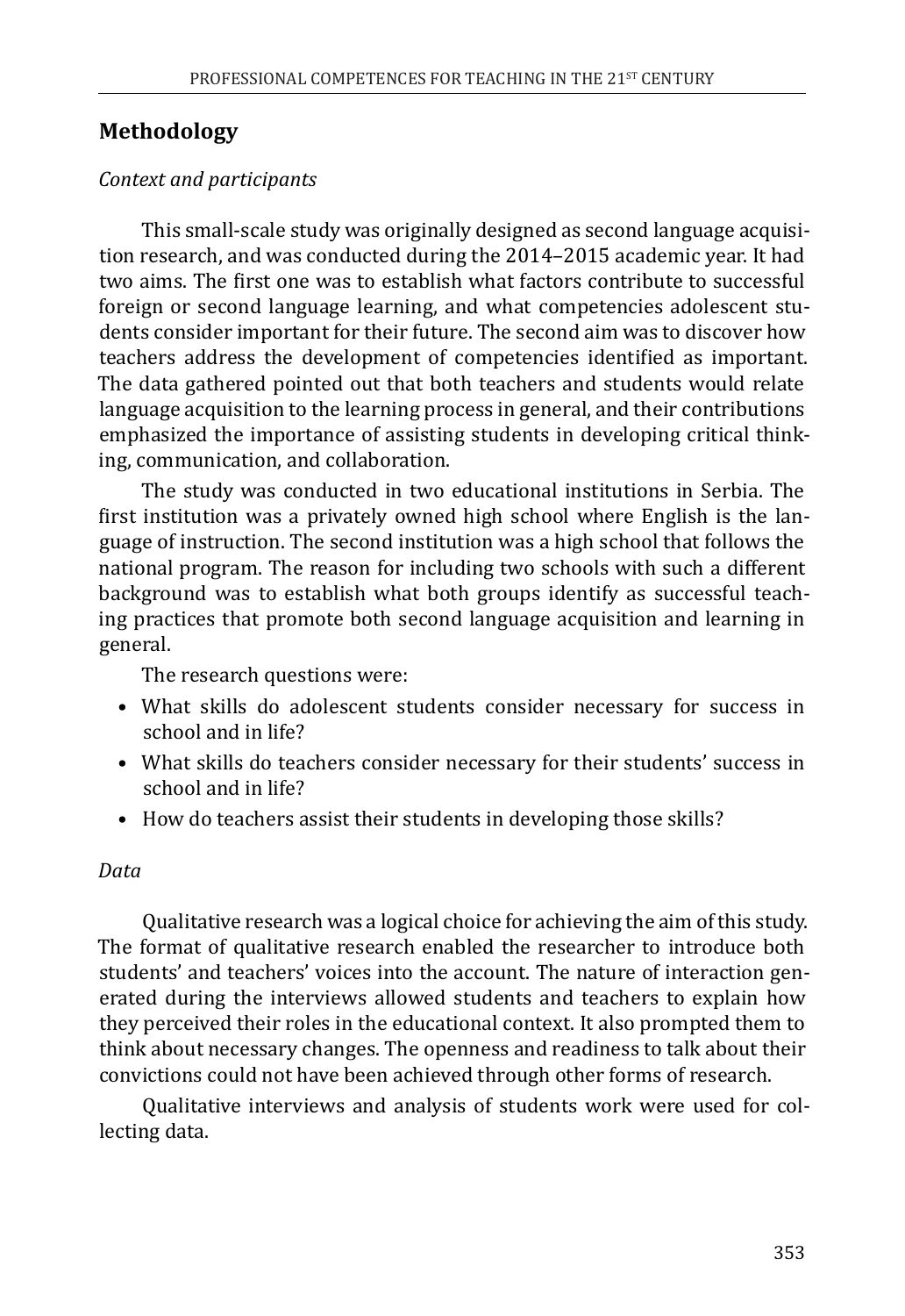#### *Interviews*

Students' opinions were gathered from fourteen students. The first group of six students came from a school where English was the language of instruction (Student  $1$  – Student 6). The interviews were conducted in English. The interviewed students were learning English as their second language and they were all intermediate level language learners. The second group consisted of eight students from a Serbian (state) high school that followed the national program (Student  $7 -$  Student 14). The students were lesrning English as a foreign language and the interviews were conducted in Serbian. Two in-depth interviews were conducted with students from the first group and three students took part in each of these interviews. One focus group interview was conducted with students from the second group. Eight students participated in this focus group interview.

Teachers' opinions were gathered from six teachers who taught high school students in the same schools that the interviewed students attended. Three teachers worked in the private high school (Teacher  $1$  – Teacher 3) and three teachers worked in the Serbian high school (Teacher  $4$  – Teacher 6). All teachers taught languages: two teachers taught English as a foreign language, one teacher taught English language and literature, one taught French, and one taught Serbian as a foreign language. Four individual interviews were conducted and two teachers were interviewed together. In total, there were four indepth interviews with teachers.

 The in-depth qualitative interviews were conducted to establish aspects related to participants' thoughts and intentions. Through semi-structured interviews, students and teachers answered previously composed questions. The questions were asked in the same order. They were open type questions and participants had the opportunity to express their views on certain problems or occurrences. All participants were asked all questions but during the interviews, additional questions were introduced to clarify participants' views. Semi-structured questions gave an opportunity to teachers to initiate new topics and to discuss possible ways to teach new skills they considered important. After initial interviews were completed, additional interviews with some teachers were requested. In that way, additional data were gathered that were not within the scope of the originally devised research.

All participants were guaranteed anonymity. The interviews were recorded and transcribed with the permission of the teachers and the students, which enabled detailed analysis. The comments that were in English are given verbatim. The comments in Serbian were translated so some of the language nuances might have been lost in the translation. Interviews with students and teachers enabled triangulation.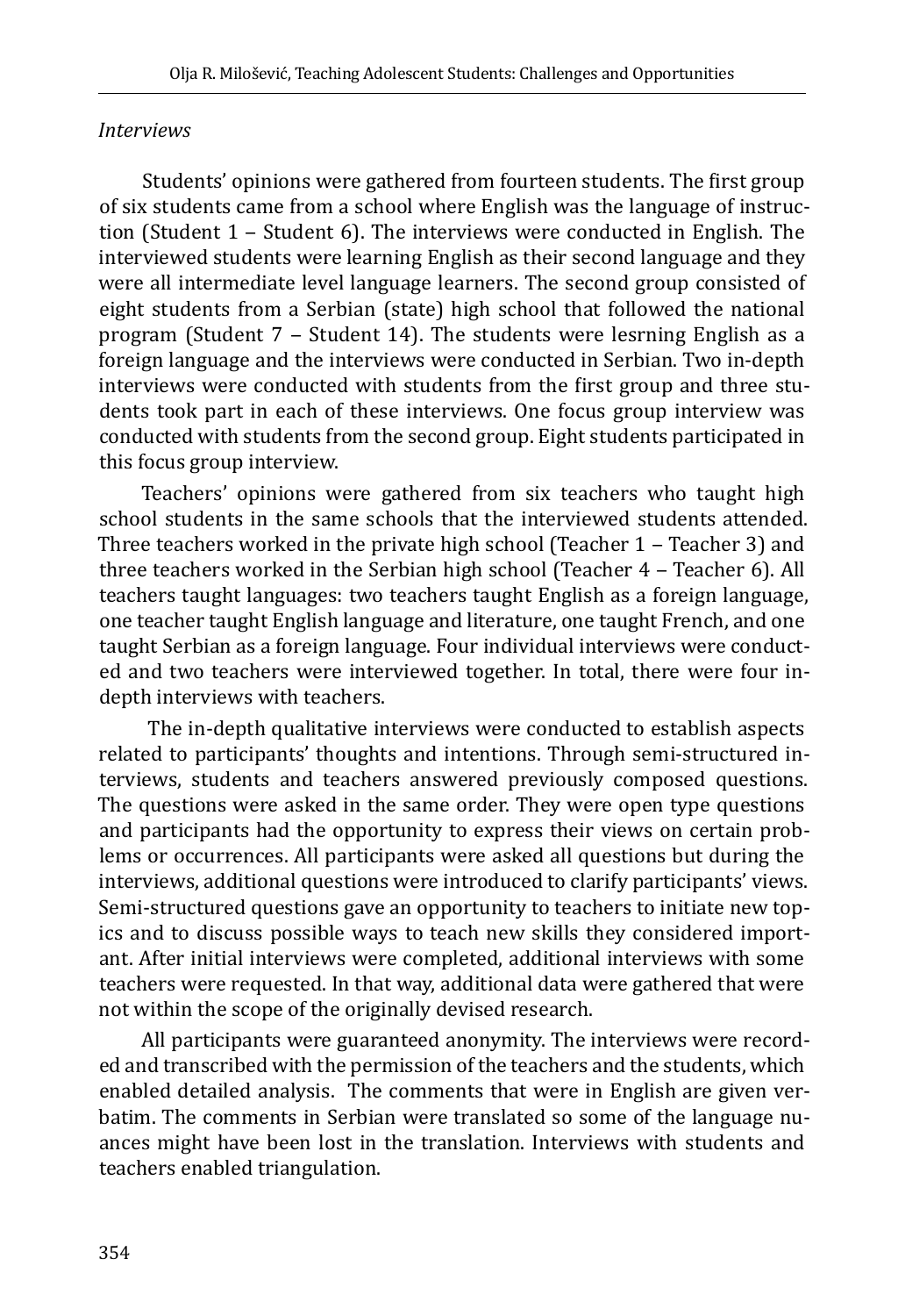#### *Analysis of students' work*

Throughout the school year, students from the private school were asked to reflect on their work during language acquisition classes. Their tasks were part of the syllabus and were not designed to be part of the research. Students were asked to write about the challenges of the world they live in. Some of their reflections are included in this paper.

# **Results**

#### *Digital literacy and critical thinking skills*

A contemporary society requires educational practices that are different than those used in the past. Both teachers and students identified the use of technology as an important aspect of education. One teacher explained how students know much more than they did in the past.

Teacher 3: When I went to school, there were questions that I could not answer. The students I teach have never experienced this. If my students have a question, they google it and they have an answer. Sometimes they have 30 answers, and they have to figure out the right answer, and that is another of the life skills that we have to teach.

This comment is aligned with Kessler's warning that, "the wealth of information is both impressive and overwhelming [...] we are likely to misunderstand or miss out on some sources" (Kessler 2013:13). Indeed, adolescents embrace technology and use it abundantly, but they still need teachers' assistance to approach it with critical awareness. The access to technology offers students novel ways of gaining knowledge and interaction and they are not afraid of becoming involved in online communities. Teachers see their role as guiding students to become competent users of modern technologies. However, not all teachers consider themselves ready for this task.

Teacher 1: First of all, they need to learn how to use technology, and secondly, we need to teach them not to be too dependent on it.

Teacher 2: I would like to be more competent. Often I do not know what they are talking about. I don't know how to help them.

The interviewed students claim that they know how to use technology and that is aligned with teachers' perspective that technology gives a sense of power to young people. They turn to the Internet to find the information they need and take it as authority rather than consulting their teachers. Teachers are concerned that their students have not developed information literacy.

Teacher 4: My students can rarely tell me what a reliable source is. Oftentimes, they take for granted that everything they read on the Internet is reliable.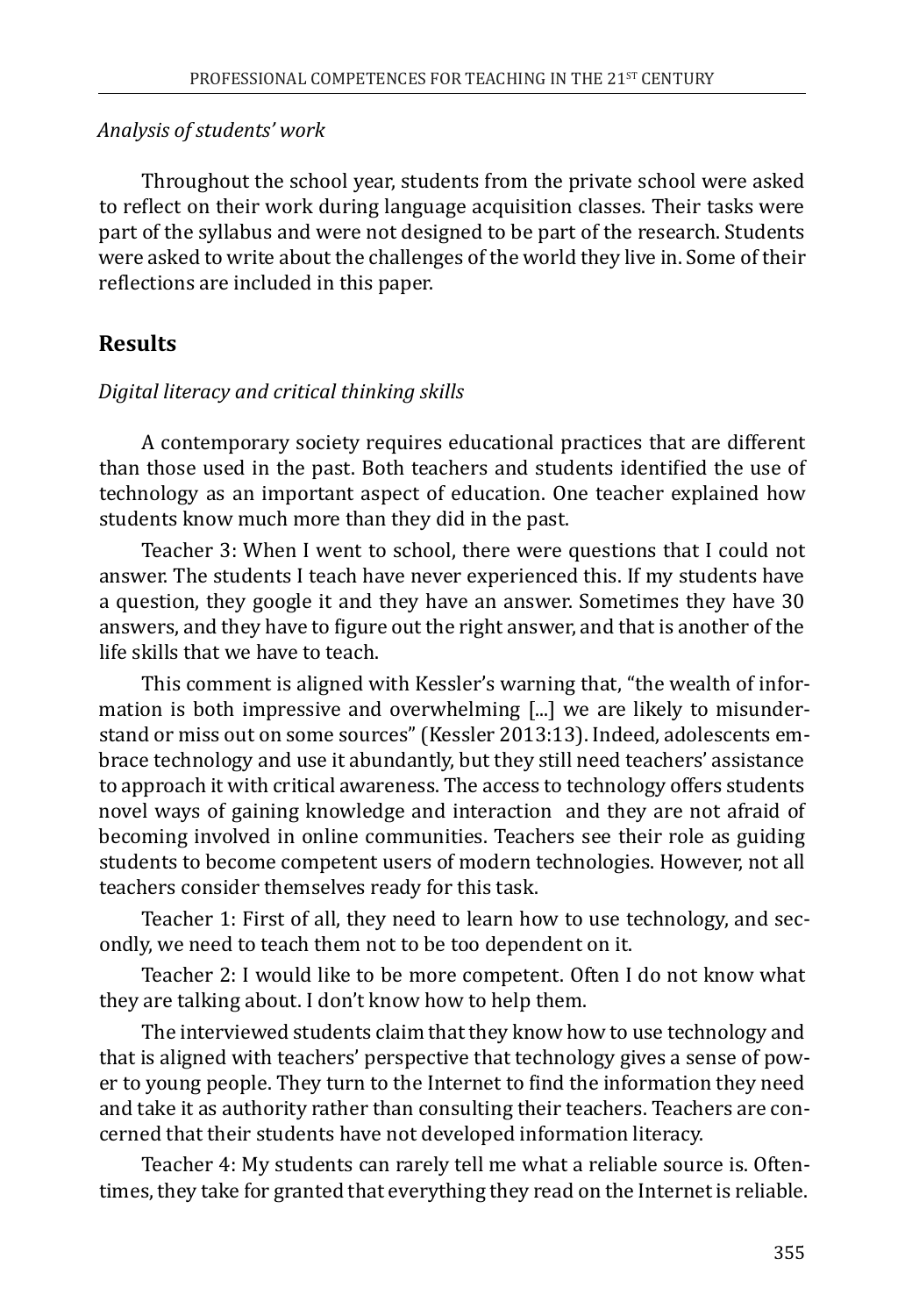Developing critical thinking is vital if information is to be interpreted accurately. Black (2009: 693) points out that students need the "ability to seek out and critically evaluate information across a range of media". Kessler (2013:310) emphasizes that "many social media contexts promote reflective discussion about the content" and to benefit from those opportunities, students need to know how to participate appropriately.

Teacher 3: I need to teach students how to put facts together, how to tell what is important, and what is not so important. But, I don't have time to do that.

Teacher 5: I want to show them that everything is a part of a bigger picture.

Students are aware of the importance of taking into account different perspectives and evaluate situations. They are also aware that they need to learn how to do so.

Student 1: Education […] affects the way people see the world. If educated enough, people have the ability to think more critically and judge the situation they are in. (Excerpt from the end of unit assessment)

Student 3: A person who is able to critically think all the time while seeing advertisements is more likely to be less affected by them, than a "naïve" person who believes most of the information passed to him through advertisements. (Excerpt from the end of unit assessment)

The lack of critical thinking skills makes it difficult for students to judge the relevance of information. They cannot synthesize information they have and that often leads to misunderstanding. As Teacher 3 pointed out, skills that students need should be incorporated in instruction. When students think critically they become active learners who draw on their previous experience and new information to construct new knowledge.

Overall, teachers recognize that print based literacy is not sufficient for students to access learning since learning process increasingly takes place in a virtual environment. Students use technology, yet they need assistance to succeed academically and not to be lost in the vast array of information. Also, as they spend a great amount of time online they need to be taught how to participate effectively in that environment. Although teachers agree that they should assist the students, they are also concerned that they may not be in the position to do so without additional professional development. This point of view is encouraging because teachers view themselves as life-long learners.

# *Developing responsibility for learning and reflecting on learning*

Adolescent students are transitioning into adulthood and they want to have more control over what happens in their lives, especially over what happens in school. Young people need to become independent learners and they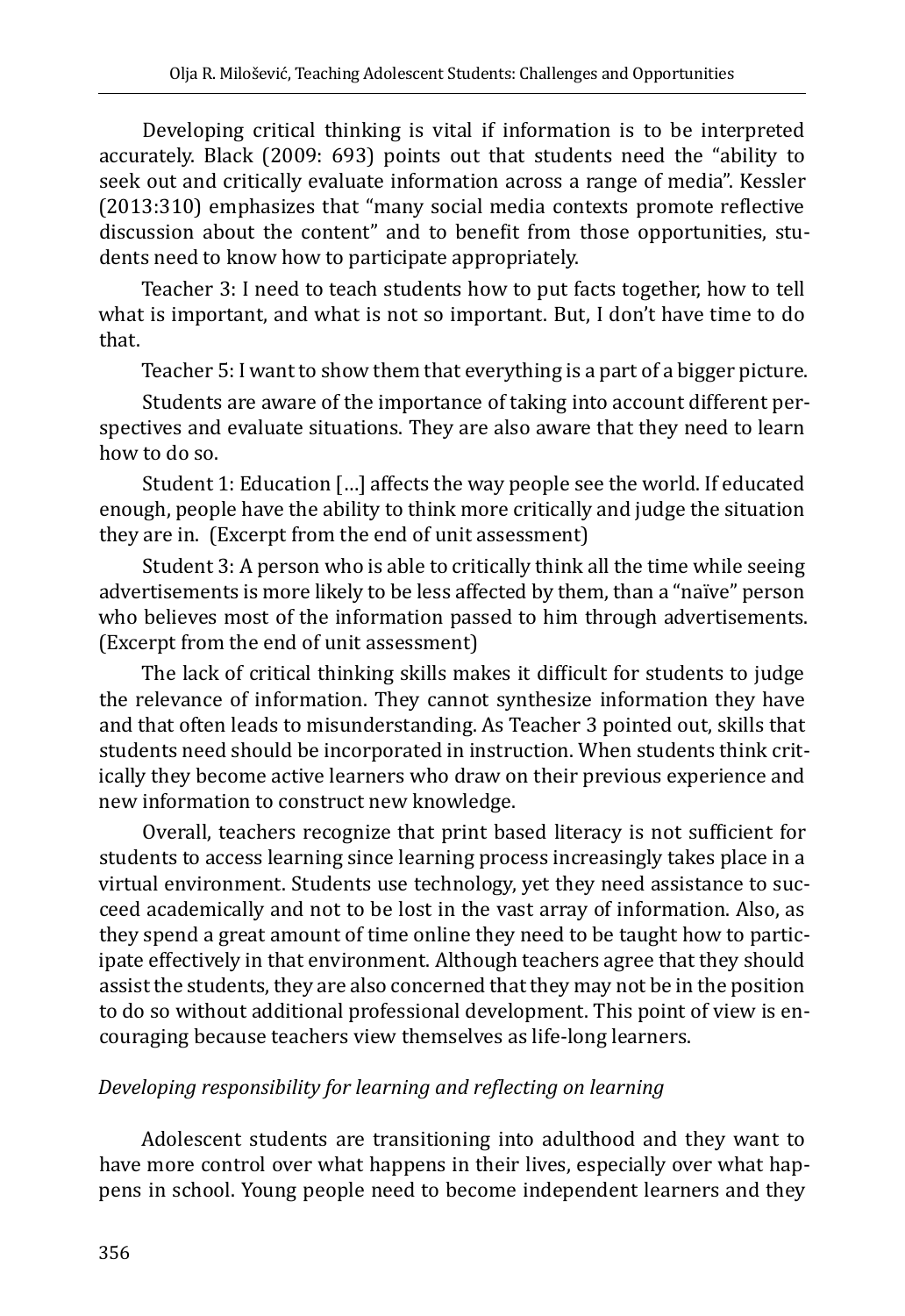need to have choices. However, in order to become mature, they need to take responsibility for their choices and learning.

Student involvement during the class depends on their perception of whether they can influence what happens to them. They are prepared to do what is expected of them only if they understand why certain things are expected. Based on students' comments, it appears that those who feel that the teacher takes into account their opinion when decisions are made, and those who feel that the teacher creates a safe atmosphere are more successful than students who feel that the teacher is in control.

Students from the Serbian state school display a desire to be given the possibility to make decisions. However, they do not seem to be ready to take on the responsibility for their choices.

Student 8: It is hard to function in a school that is not serious. There are only ten percent of us who are ready to study and we have to make ourselves study. Teachers should make us study.

Students seem to expect teachers to guide them, motivate them, and tell them what they need to do. On the other hand, they resent teachers who are strict and expect them to meet expectations without questioning.

Student 9: I would not like a teacher to tell me that I must learn this and that.

Student 10: When they tell me that I must, then I do not want to learn.

On the other hand, students from the private school seem to be prepared to take on responsibility for their actions. One student pointed out the importance of having engaging content during the classes. She explained that if she does not like the class, she thinks about something else:

Student 2: I would move my brain to another place. I transfer myself where I want to be. If the teacher calls on me, I am not here. I am there physically, my body is there, but my mind is not."

She also explained that if she did not pay enough attention in class, then she would have more to study at home. "I only blame myself if I do not pay attention at school." As she reflected on the learning process, she demonstrated readiness to take on responsibility for her actions.

 Independent learners believe that their learning styles and learning preferences and the process of discovering personal strengths and weaknesses help them to draw their own conclusions, make connections, and make transfers. As stated above, not all adolescents are prepared for such a shift. Although they want to be given freedom, many of the interviewed students expressed their appreciation of "strict" teachers who give non-negotiable directions.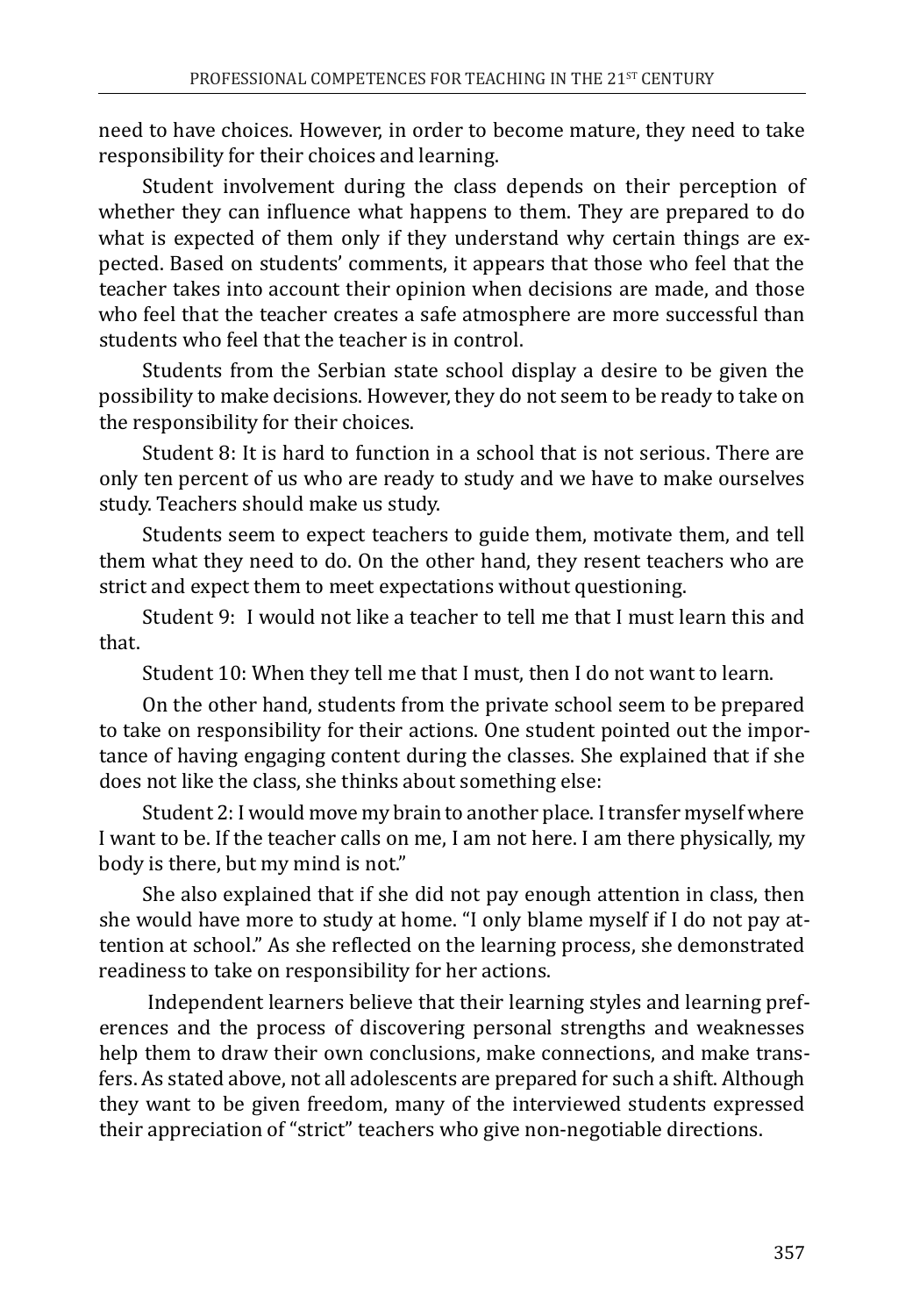## *Developing communication skills*

Students from both institutions emphasized that the development of linguistic and intercultural competences plays a key role in education. Although they identified the importance of communication, for them communication skills meant speaking two or more languages. The students from the school in which English was the language of instruction pointed out how important it was to speak other modern languages as well as the language of the host country (Serbian). "I don't understand when people don't try to learn at least some basics". Students from the Serbian school stated that English and German were popular foreign languages. Therefore, young people from both institutions understood the value of multilingualism.

Students in the private school identified the importance of mastering English as soon as possible upon their arrival to the new environment. Since English was the language of instruction, students had a dual task before them: they were studying in their second language and at the same time they were learning the language for academic purposes. Their efforts were directed towards their general academic success and towards integration into their school environment. They needed to master English to be accepted by other students and not to be observed as different. All six interviewed students came to the school with insufficient knowledge of English. They talked at great length about the difficulties they had until they had learned enough language so that they could understand basic phrases to engage in short, everyday conversations. Having conversations in English was a daunting experience for them. In all cases, the lack of communication led to a lack of friends.

Student 1: You need to really be smart at the beginning. I had no one to try to talk to. When I learned more, it became better.

Other students expressed their frustration because they were not able to express themselves in the same way that they could in their own languages. They were all very communicative in their own language and it was difficult to accept that they had limited vocabulary in the second language.

Student 2: I know what I want to say, but often I do not say it in a proper way. I decide to keep quiet.

Student 3: When I say something in English, it seems so simple. Back home, my friends would come to ask me for advice, I was clever. I am not anymore.

Both students and teachers identified another problem, and that is the language of instruction becoming their dominant language.

Student 4: Sometimes I do not know how to say something in my language when I talk to my parents. I tell them in English.

Teacher 2: I am sad to see how students forget their mother tongue.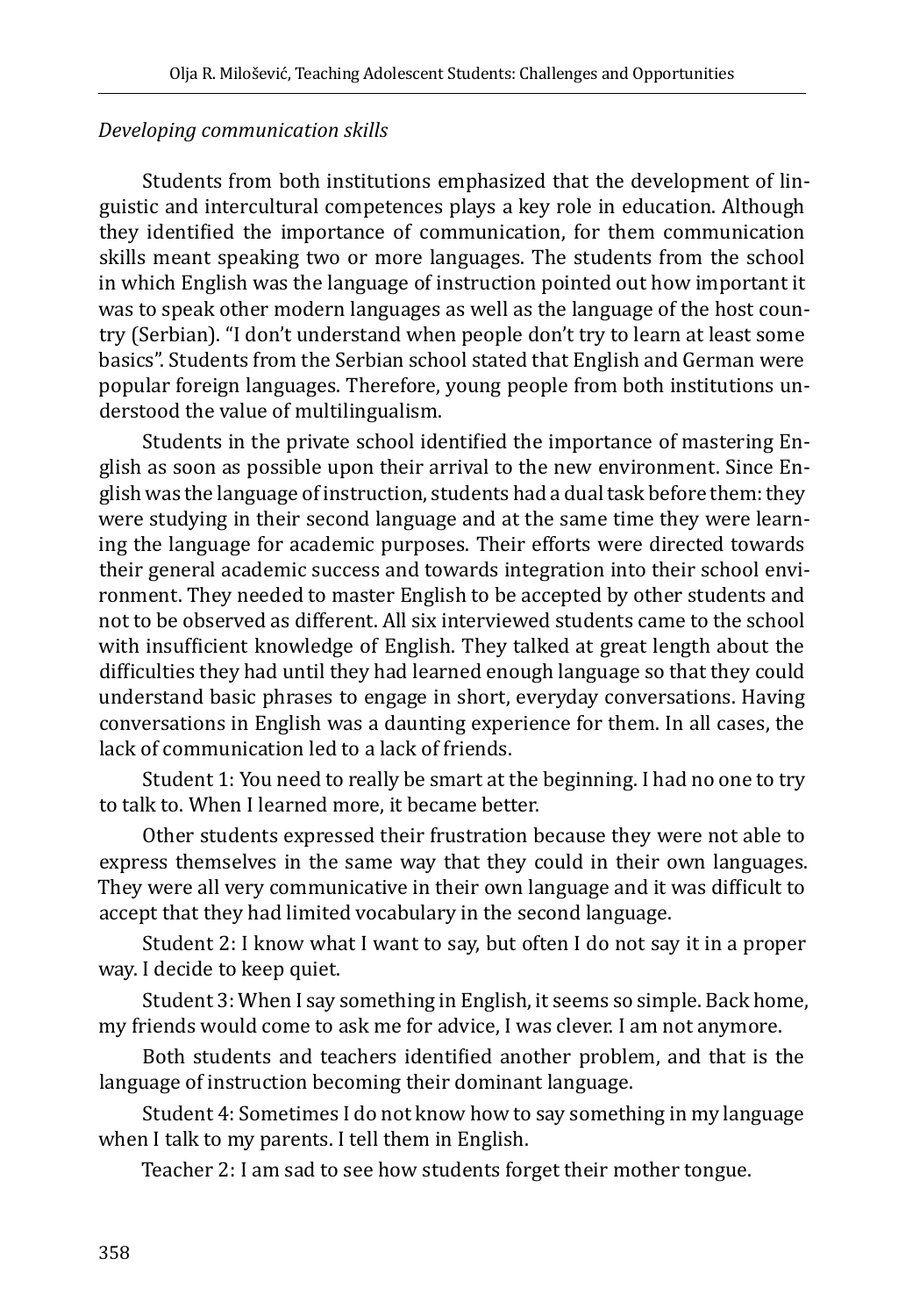It became evident that students from the English speaking school were experiencing the loss of their mother tongue. Since their learning was in another language, they would use their first language mostly at home and not for academic purposes. Gradually, it became increasingly difficult for them to express complex ideas in their mother tongue. For those students, English would become their strongest language.

Communication skills were understood differently by teachers. Unlike the students who mainly talked about the importance of learning a new language, teachers identified the need to develop negotiating skills.

Teacher 5: My students need to learn how to accept perspectives of other people and to adjust their wishes. They need to explain what they want in an appropriate way.

Teacher 6: Young people do not know how to make a decision together. They need to learn what it means to be a team player. They need to learn how to help others to contribute. One person should not be in charge of deciding.

One student also reflected on a situation when she had to make sacrifices in order to complete the task.

Student 4: There are situations when I need to give up on something so that others would want to finish the project with me. If we do not finish the project, we will all get a bad grade.

This comment shows that young people are also aware that communication and collaboration are tools that would enable them to perform better and achieve results through teamwork.

Communication skills gain prominence in all areas of life and it comes as no surprise that encouraging thoughts and information exchange through class interaction is observed as important. As skills of collaboration and communication are becoming increasingly valued in the workplace, teachers need to guide students and to provide feedback not only on knowledge and understanding, but also on the way they achieve these, bearing in mind that civilized dialogue is vital. Students need to learn how to provide meaningful feedback to their peers but also to learn how to receive feedback from others (see for example, Prolman 2017).

# **Conclusion**

The study has a number of limitations. The data was collected for research that attempted to establish what factors contribute to successful language learning and all interviewed teachers taught a foreign or a second language. The collected data represent the personal opinions of fourteen students and six teachers who live in Serbia. Furthermore, the study was conducted in two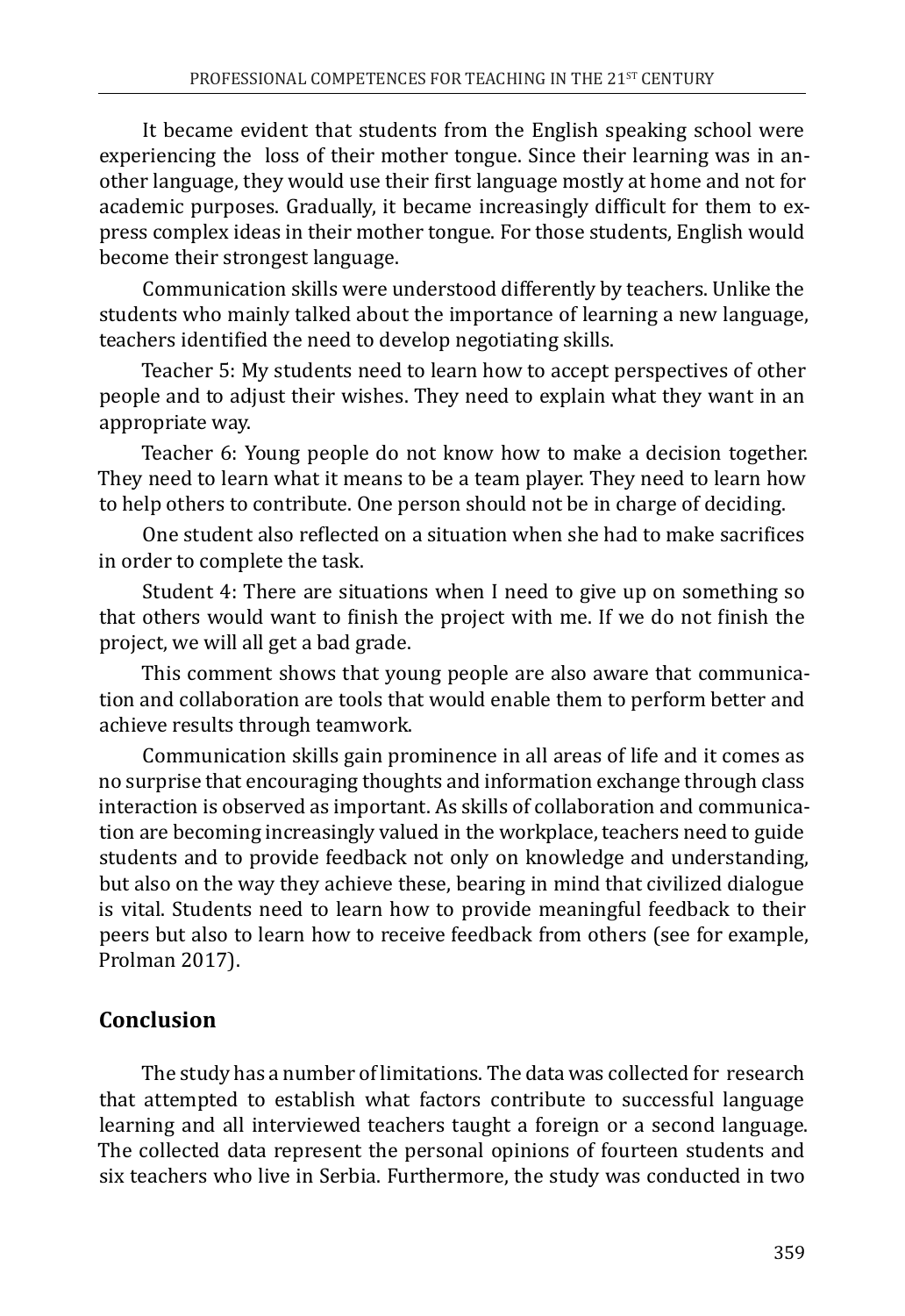schools that, although very different, do not represent all institutions that educate adolescents. Since this research has not been done on a representative sample, it cannot be generalized. However, the study has shown that mastering a new language could not be considered without addressing the needs of students in general. Although the students were asked to provide insights into second language acquisition, the aspects they identified apply to all disciplines.

The interviewed teachers reflected on student performance in their classes. They all showed a desire to understand the students they taught and to help them develop the social and thinking skills they would need in future. This is aligned with the belief that teachers who know the developmental characteristics of their students and who want to understand them are in a position to create an atmosphere in which independence, creativity, and self-reliance are developed. They also encouraged students to reflect on their actions. By creating a safe environment end encouraging reflection, attention is paid both to the intellectual and emotional needs of the students and content is related to students' interests and previous experience. For teachers, it means that they have to take into account individual differences of their students and design appropriate activities.

The study confirms the curriculum should stay academically challenging, but also include the development of life skills since they facilitate effective disciplinary learning. It is essential to integrate skills "deliberately and systematically into [...] education" (Kay 2009: 45). Teachers need to assist their students in developing the necessary skills, but to do that curriculum should incorporate explicit teaching of those skills. If teachers do not teach students how to go beyond surface meaning, students cannot be expected to practice critical thinking. Tasks that require students to use metacognitive strategies and tasks that demand deep processing of knowledge require students to use higher-order thinking, resulting in more effective learning. For students to think that they are developing their abilities, they need to be encouraged and assisted to choose what and how they learn. Teachers could contribute by directing students in a timely manner.

Responding to these challenges would mean that some teaching practices need to change. Students are aware that a new set of skills is needed and that they need help from their teachers to do so. For that reason, teachers are central for implementing appropriate instruction since they know their students and the learning context. They play an important role in equipping students with the tools they will need. Despite the fact that teachers play a vital role in educational process, they are not necessarily prepared for the task of helping students gain new competencies. To accomplish the task, teachers need to have adequate professional development to improve their teaching repertoire.